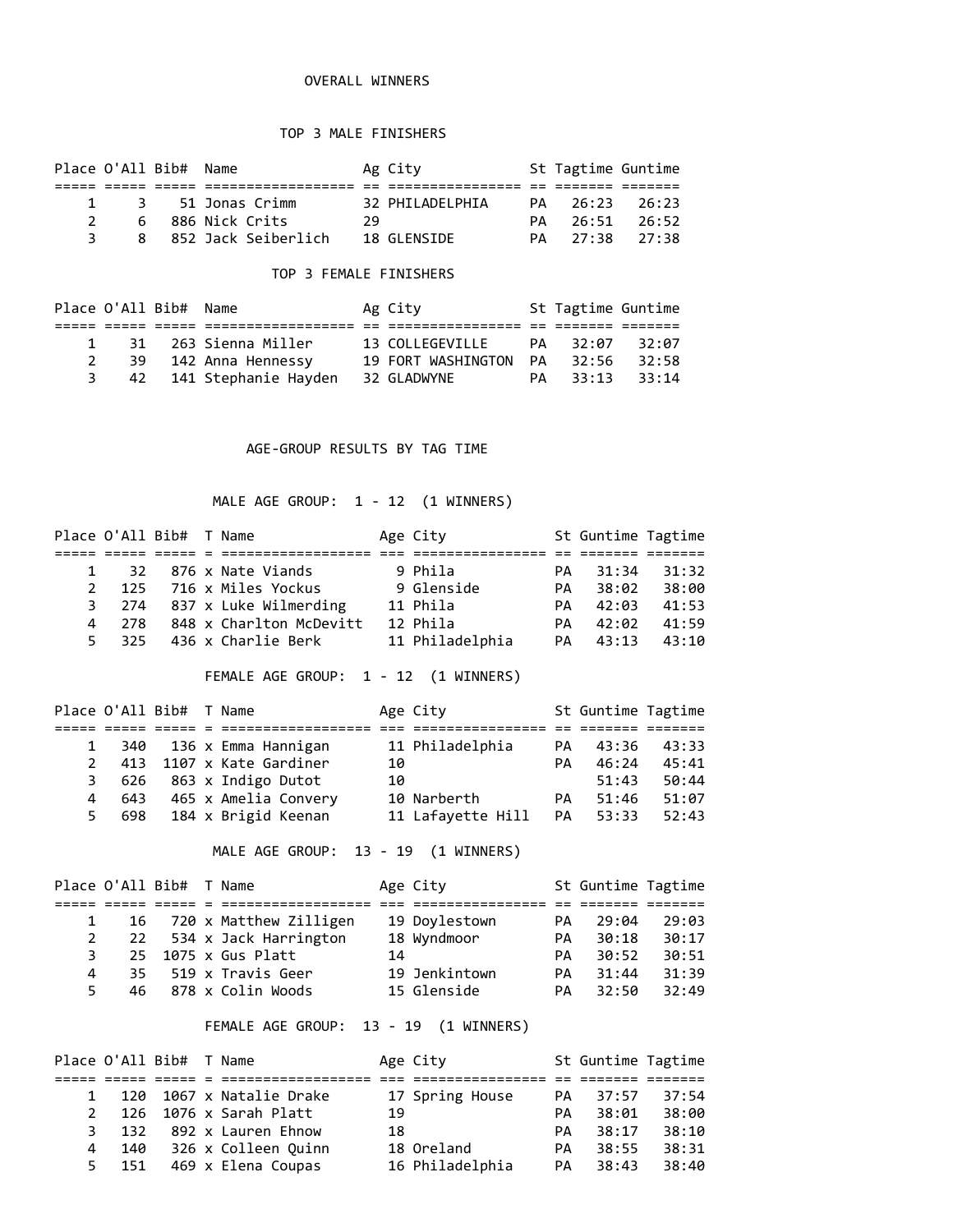MALE AGE GROUP: 20 - 29 (1 WINNERS)

| Place O'All Bib# T Name |    |  |                         |    | Age City                     |     | St Guntime Tagtime |       |
|-------------------------|----|--|-------------------------|----|------------------------------|-----|--------------------|-------|
|                         |    |  |                         |    |                              |     |                    |       |
|                         |    |  | 12 924 x Bryan Mooney   | 23 |                              | PA  | 27:50              | 27:50 |
| $2^{\circ}$             |    |  | 29 287 x Tim Nguyen     |    | 21 Leola                     | PA. | 31:23              | 31:22 |
| 3                       |    |  | 30 425 x Payton Bahl    |    | 20 Lisbon                    | ΙA  | 31:24              | 31:23 |
| 4                       | 42 |  | 680 x Tim Schofield     |    | 28 Haverford                 | PA  | 32:34              | 32:31 |
| 5.                      | 44 |  | 513 x Gregory Galbreath |    | 20 Huntingdon Valle PA 32:39 |     |                    | 32:37 |

FEMALE AGE GROUP: 20 - 29 (1 WINNERS)

|             | Place O'All Bib# T Name |  |                          | Age City        |    | St Guntime Tagtime |       |
|-------------|-------------------------|--|--------------------------|-----------------|----|--------------------|-------|
|             |                         |  |                          |                 |    |                    |       |
|             |                         |  | 51 700 x Shannon Sweeney | 23 Wayne        | PA | 33:42              | 33:26 |
| $2^{\circ}$ |                         |  | 74 346 x Karalyn Schmidt | 24 Telford      | PA | 36:04              | 35:59 |
| 3           |                         |  | 91 1024 x Megan Troy     | 24 Blue Bell    | PA | 36:50              | 36:47 |
| 4           |                         |  | 92 721 x Lili Domenick   | 23 West Chester | PA | 37:28              | 36:48 |
| 5.          |                         |  | 94 1032 x Emily Desabto  | 27 Phil         | PA | 36:56              | 36:53 |

MALE AGE GROUP: 30 - 39 (1 WINNERS)

|    | Place O'All Bib# T Name |  |                           |    | Age City       |     | St Guntime Tagtime |       |
|----|-------------------------|--|---------------------------|----|----------------|-----|--------------------|-------|
|    |                         |  |                           |    |                |     |                    |       |
|    |                         |  | 1 11 851 x Ned Cunningham |    | 30 Phila       | PA  | 27:46              | 27:45 |
| 2  |                         |  | 15   873 x Kyle Weir      | 32 |                | PA. | 28:29              | 28:29 |
| 3  | 31                      |  | 70 x Robert Devlin        |    | 32 Abington    | PA  | 31:33              | 31:32 |
| 4  | 33.                     |  | 98 x Aaron Friedman       |    | 37 Elkins Park |     | PA 31:36           | 31:35 |
| 5. |                         |  | 36 718 x Stuart Zeltzer   |    | 30 Portland    | 0R. | 32:02              | 32:01 |

FEMALE AGE GROUP: 30 - 39 (1 WINNERS)

|              |           | Place O'All Bib# T Name |                          | Age City        |     | St Guntime Tagtime |       |
|--------------|-----------|-------------------------|--------------------------|-----------------|-----|--------------------|-------|
|              |           |                         |                          |                 |     |                    |       |
| $\mathbf{1}$ | 50.       |                         | 423 x Kate Babcock       | 39 Maplewood    | NJ  | 33:25              | 33:23 |
|              | 2 73      |                         | 161 x Allison Hopkins    | 38 Coatesville  | PA  | 35:59              | 35:57 |
|              | - 90<br>3 |                         | 618 x Kaitlin McLoughlin | 32 Philadelphia | PA  | 36:42              | 36:41 |
| 4            | 105       |                         | 829 x Sara Vesci         | 36 Flourtown    | PA  | 37:18              | 37:15 |
| 5.           | 114       |                         | 215 x Jill Leaness       | 30 Washington   | DC. | 37:49              | 37:43 |

MALE AGE GROUP: 40 - 49 (1 WINNERS)

|    | Place O'All Bib# T Name |  |                        | Age City                     |    | St Guntime Tagtime |       |
|----|-------------------------|--|------------------------|------------------------------|----|--------------------|-------|
|    |                         |  |                        |                              |    |                    |       |
|    | -26                     |  | 567 x Parker Kitterman | 40 Philadelphia              | PA | 30:53              | 30:52 |
| 2  | 27                      |  | 583 x Jasmin Lepir     | 44 Elkins Park               | PA | 30:55              | 30:53 |
| 3  | 41                      |  | 160 x Greg Hocking     | 48 Wyndmoor                  | PA | 32:28              | 32:25 |
| 4  | 52                      |  | 585 x Thom Lessner     | 42 Philadelphiaphil PA 33:41 |    |                    | 33:37 |
| 5. | 60.                     |  | 877 x Scott Viands     | 46 Phila                     | PA | 34:45              | 34:44 |

FEMALE AGE GROUP: 40 - 49 (1 WINNERS)

|   | Place O'All Bib# T Name |  |                                         |    | Age City        |     | St Guntime Tagtime |       |
|---|-------------------------|--|-----------------------------------------|----|-----------------|-----|--------------------|-------|
|   |                         |  |                                         |    |                 |     |                    |       |
|   | 115                     |  | 300 x Brian O'Neill                     |    | 41 Collegeville | PA  | 37:51              | 37:44 |
|   |                         |  | 2 128 282 x Victoria Myers              |    | 47 Philadelphia | PA  | 38:06              | 38:04 |
| 3 |                         |  | 134 1110 x Amanda Gardiner              | 44 |                 | PA. | 38:43              | 38:26 |
| 4 | 142                     |  | 328 x Jen Quinn                         |    | 48 Oreland      | PA. | 38:55              | 38:32 |
|   | 5 153                   |  | 88 x Meghan Fay Zahnise 41 Philadelphia |    |                 | PA  | 38:47              | 38:43 |

MALE AGE GROUP: 50 - 59 (1 WINNERS)

Place O'All Bib# T Name  $\qquad \qquad$  Age City  $\qquad \qquad$  St Guntime Tagtime